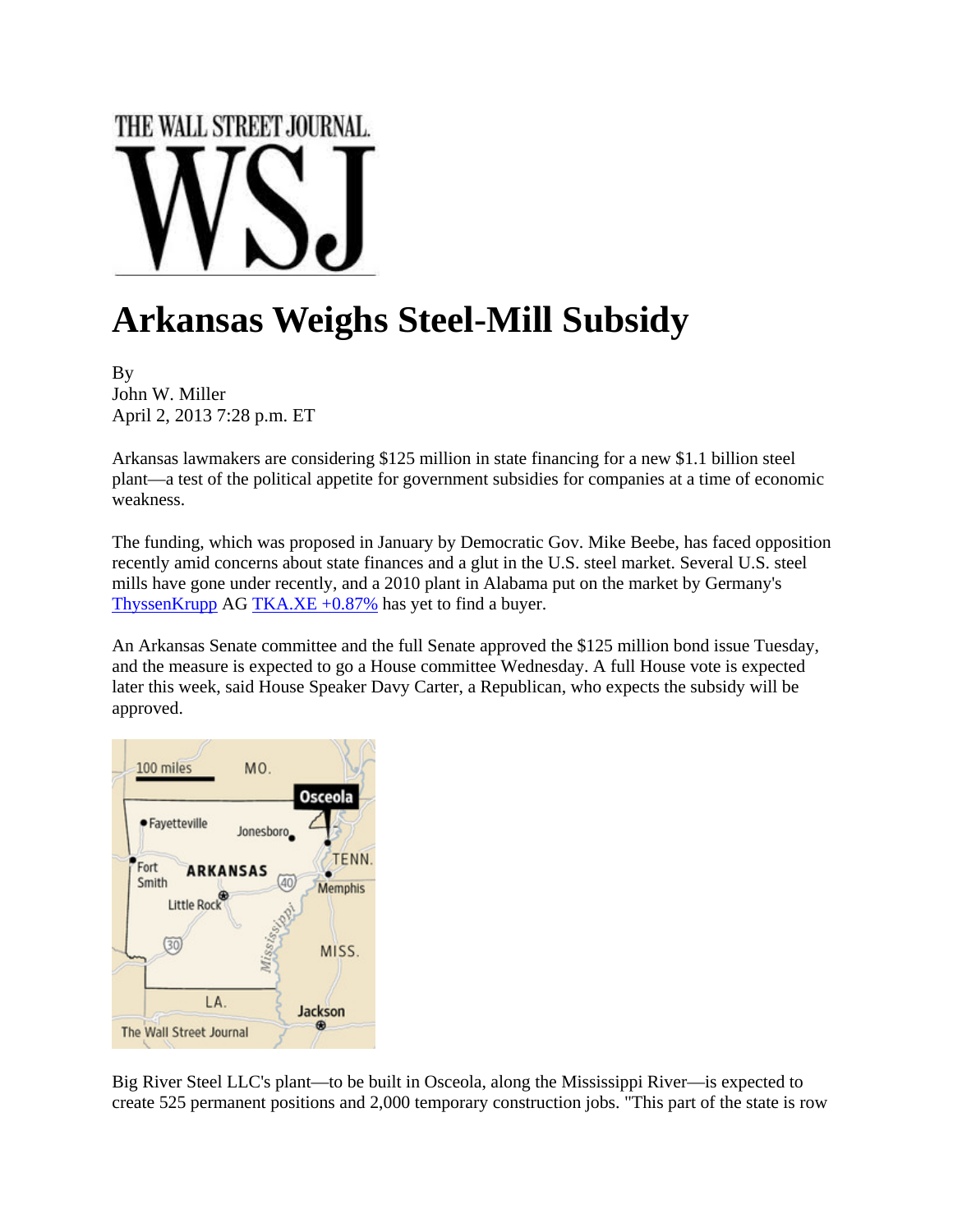crops, small towns, declining populations, and this is an opportunity to inject some life," Mr. Carter said.

Arkansas has an unemployment rate of 7.2%. Whirlpool Corp. WHR +0.47% last year closed a plant in Fort Smith, Ark., laying off about 1,000 workers.

Americans for Prosperity, a nonprofit political-advocacy group co-founded by the conservative Koch brothers, has been urging legislators to oppose the plan. "The best policy for job creation is a favorable business-tax environment that benefits all Arkansas businesses," said Teresa Crossland-Oelke, an AFP official lobbying in Arkansas.

Steelmaker Nucor Corp. NUE +0.86% , which operates a nearby steel plant, has taken out newspaper ads opposing the state financing.

John Correnti, a former Nucor executive who is Big River's chief executive, hasn't disclosed his full roster of investors in the mill. Mr. Correnti didn't return calls Tuesday. The Arkansas Teacher Retirement System has said it plans to buy a substantial stake in the plant.

Southern states including South Carolina and Alabama were among the first to use state incentives to lure private industry, said John H. Boyd, founder of Boyd Co., a Princeton, N.J., company that advises companies on how to pick manufacturing sites. "We try to counsel our clients to make sure the market fundamentals are good," Mr. Boyd said. He didn't consult for Big River Steel.

The domestic steel market is oversupplied. Since November, steel companies have failed to push through several rounds of price increases, stymied by weak demand and too much supply. The benchmark U.S. hot-rolled coil-steel price is \$616 per ton, down 8% from a year ago.

RG Steel LLC, which owned three plants, including a huge mill near Baltimore, declared bankruptcy last year.

ThyssenKrupp, which spent \$5 billion to build the Alabama plant but is pulling out of the U.S. steel industry, is expected to take a huge loss on the mill's sale. Companies that had expressed interest in the plant, which would be a chief competitor of the Big River mill, are backing away.

Nucor, which had been a bidder, has pulled out, according to people familiar with the matter. Another company, Brazil's Cia. Siderurgica Nacional, CSNA3.BR -1.04% or CSN, has indicated interest but said it hasn't submitted a binding bid. A joint venture between ArcelorMittal MT +4.81% and Nippon Steel & Sumitomo Metal Corp. 5401.TO -1.01% has submitted a bid of about \$2 billion. A spokesman for ThyssenKrupp didn't return calls seeking comment.

If the Big River plant is built, turning a profit "is going to be difficult unless the economy in the South improves significantly," said John Packard, publisher of Steel Market Update.

Arkansas is aware of difficulties in the market, but the plant will find buyers by specializing, said Joe Holmes, a director at the Arkansas Economic Development Commission. "It'll be a niche plant" producing special kinds of steel, such as those used in electric motors and transformers, he said.